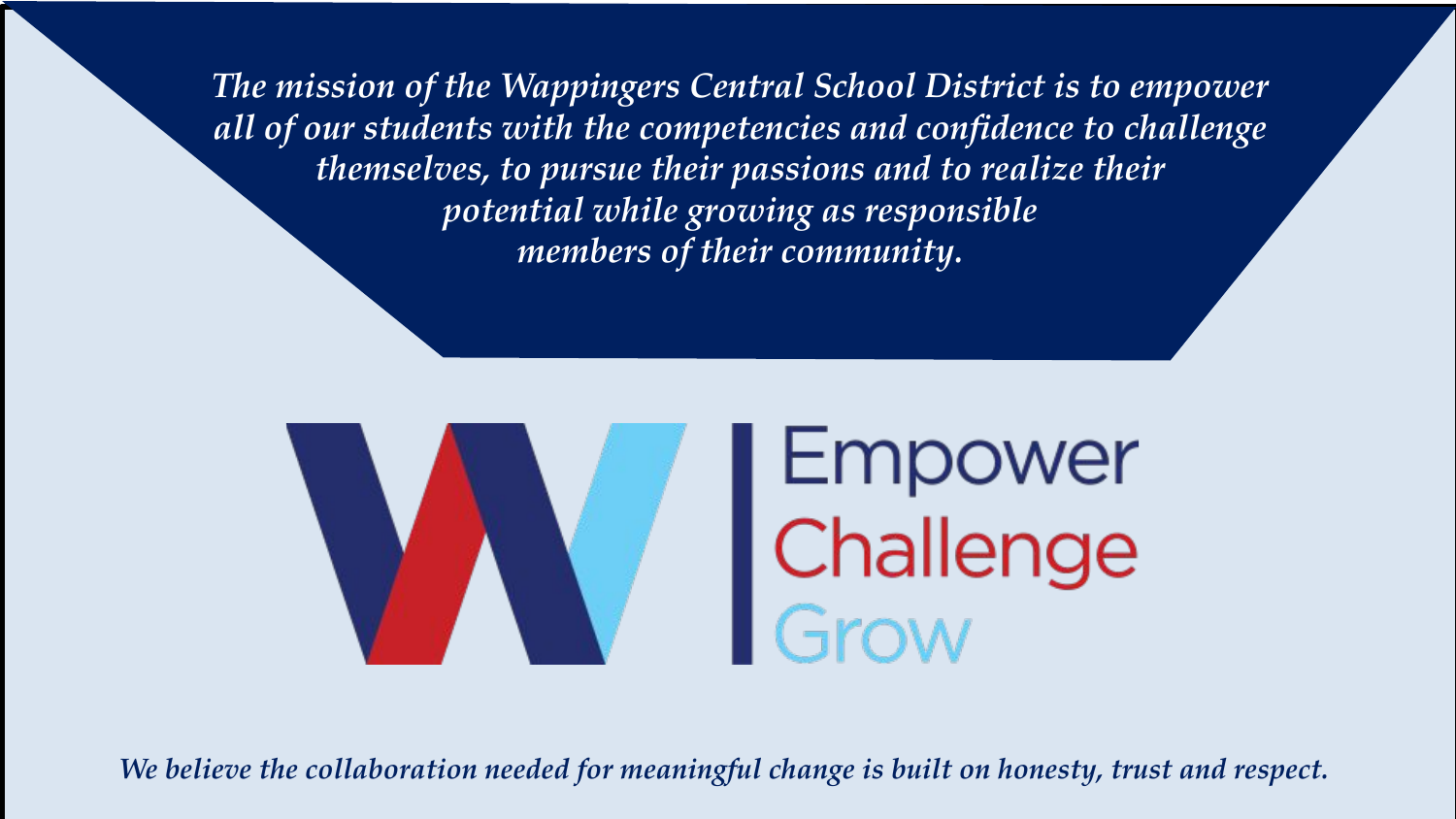

**Student Support Services & Accessible Education Presentation to the Wappingers Central School District Board Of Education - June 7, 2021**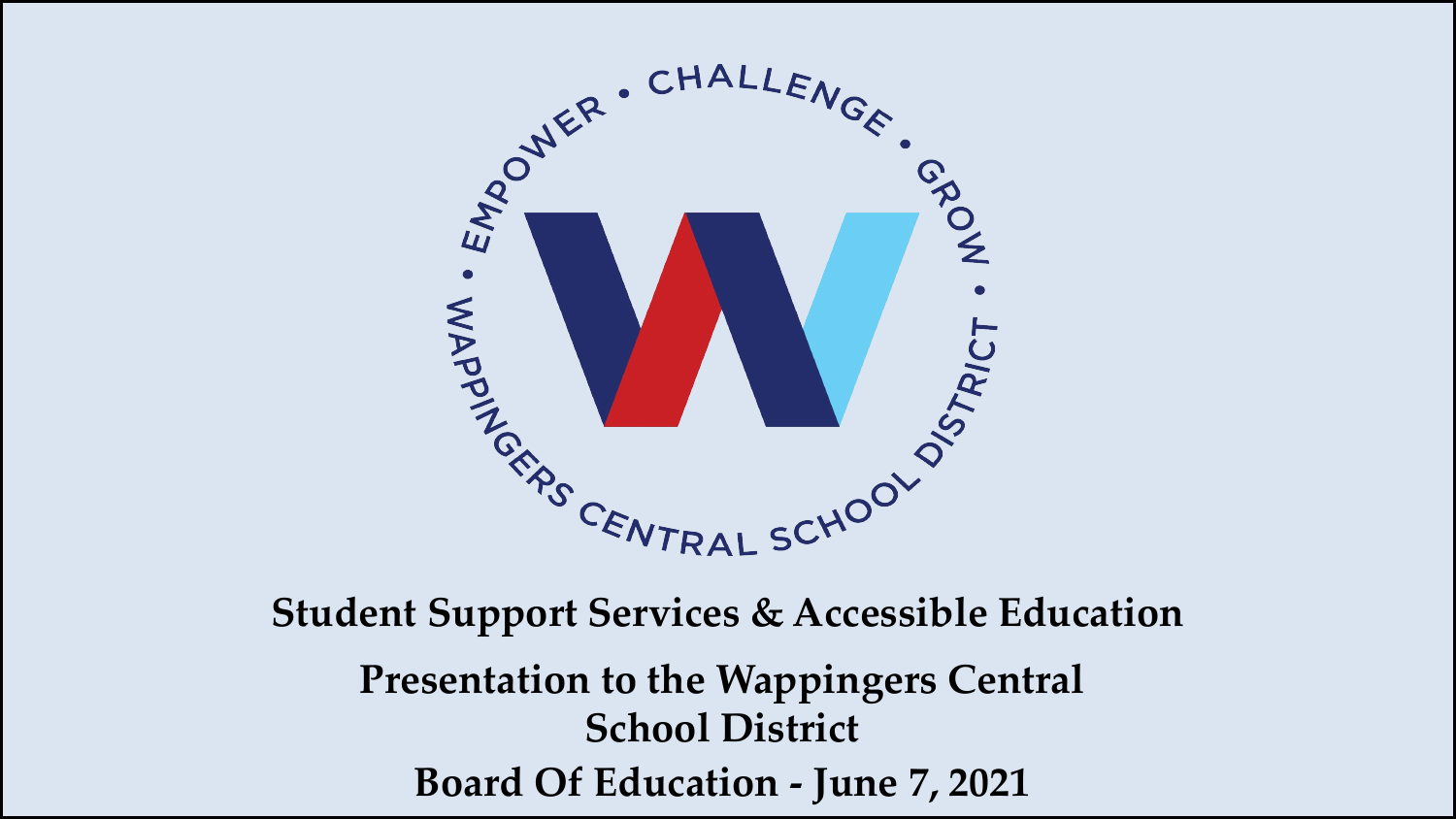# DEPARTMENT OF ACCESSIBLE EDUCATION

**Mr. Richard Zipp** *Assistant Superintendent Student Support Services & Accessible Education* 

> **Mrs. Julia Montoya**  *Director of Special Education*

**Mr. Tim Feron, Mrs. Karen Brown Dr. Leah Raftis, Dr. Donise Robinson, Mrs. Shayna Cruz, Mrs. Lauren Broadbelt, Dr. Amber Saracino** 

*Assistant Directors of Special Education*

*We believe embracing diversity in all its forms enriches the human experience..*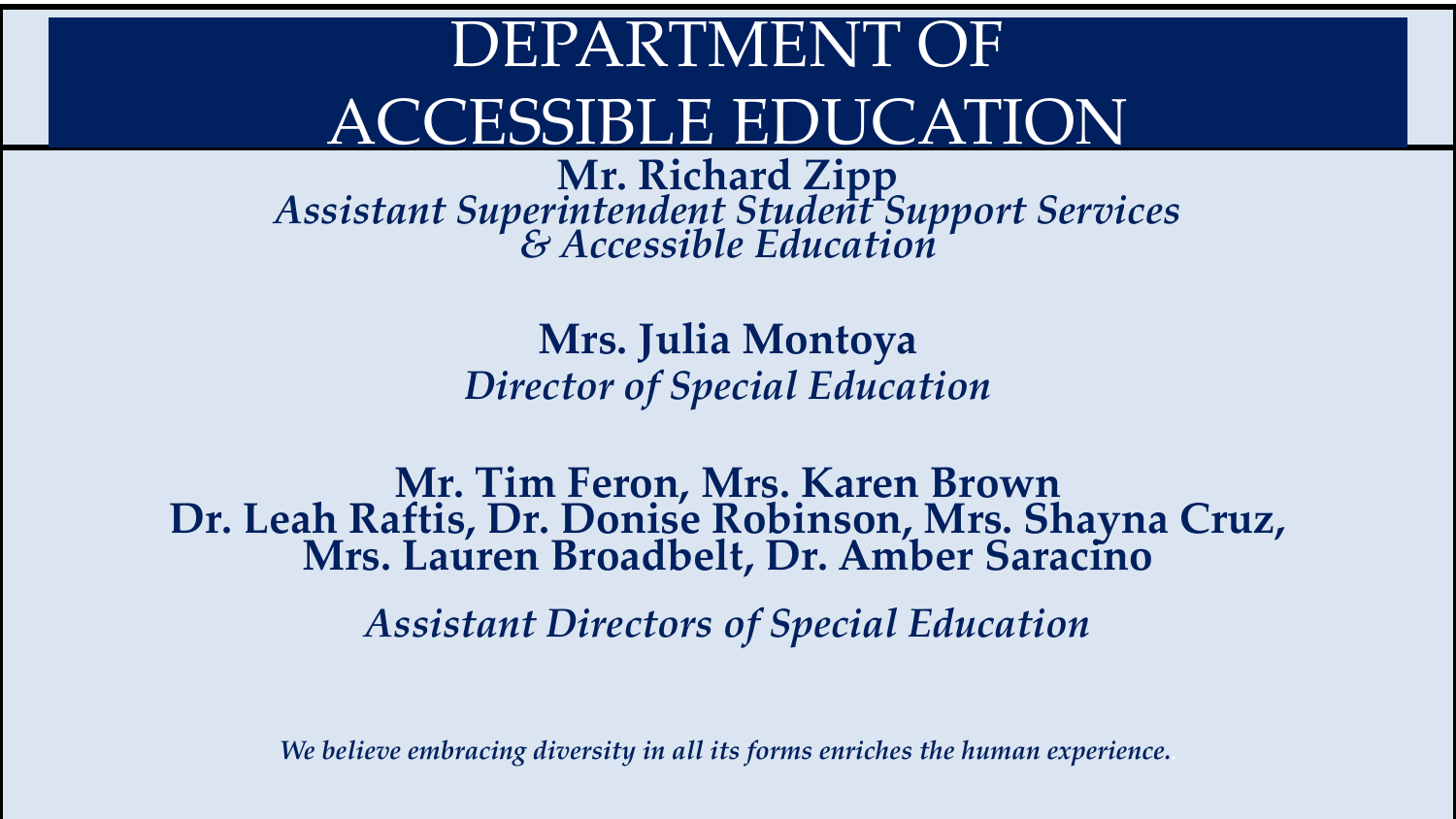# SPECIAL EDUCATION LAW

## FEDERAL: Individuals with Disabilities Education Act (**IDEA 2004**)



*We believe the health and quality of a community are dependent on the responsible contributions of all its members.*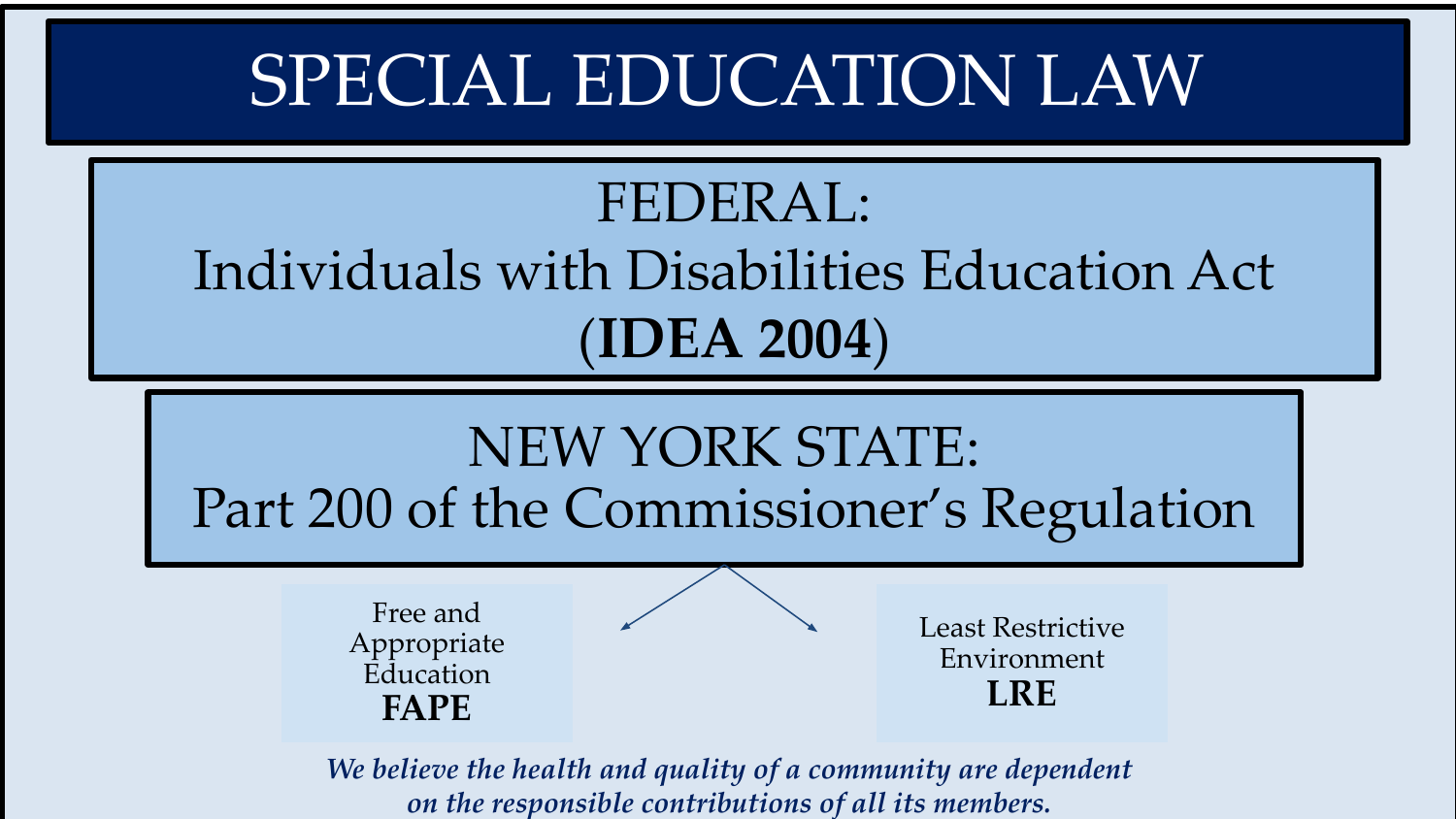### NYS and WCSD Graduation Rates Aug 2019 https://data.nysed.gov/specialed

**All Students Classified Students**

## Indicator 1: Graduation Rate of Students with Disabilities



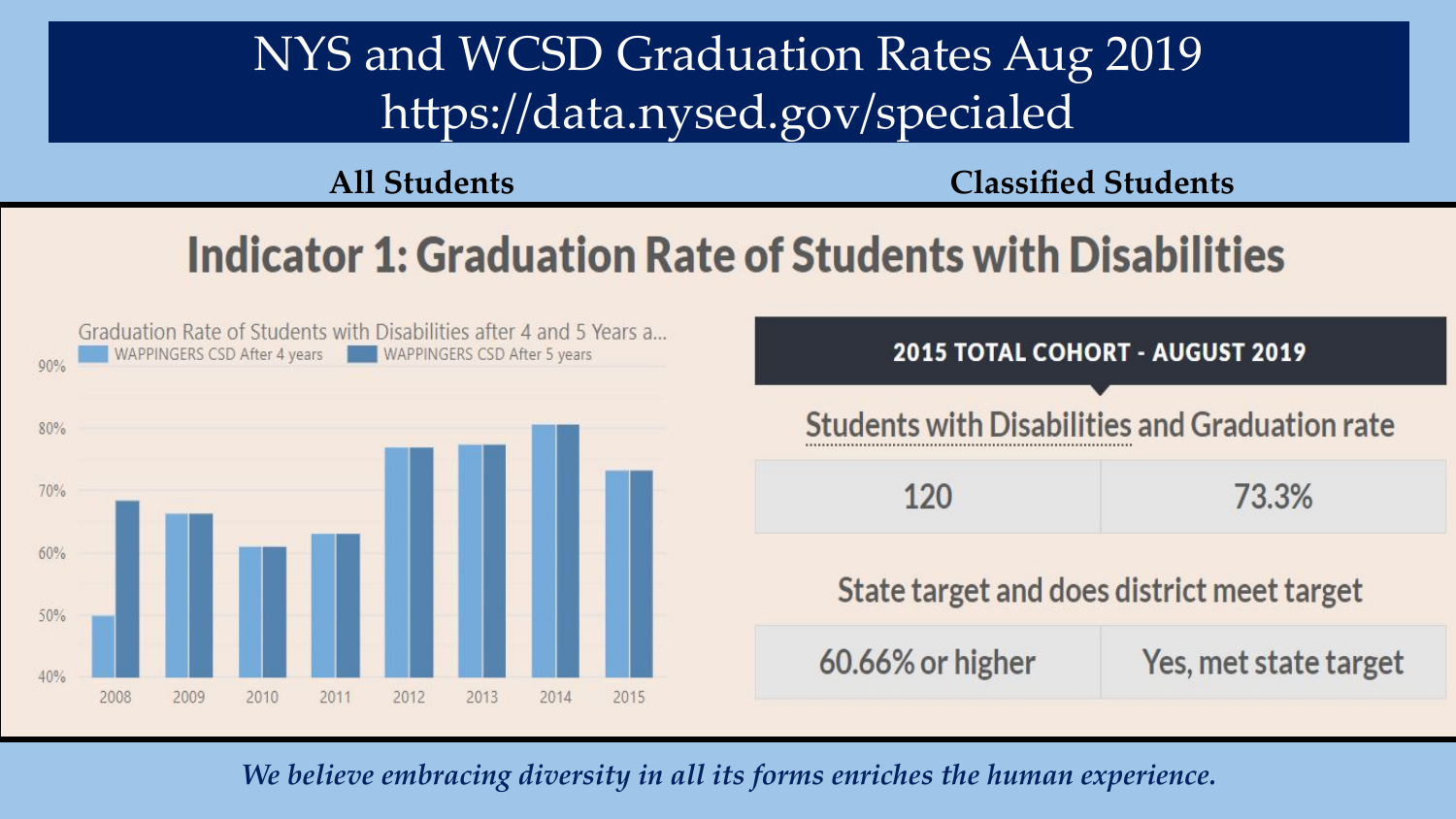#### WCSD Graduation Credentials of SWD: 2019-20

| <b>Student Cohort</b>                                       | Number of<br><b>Students</b> | Percentiles |
|-------------------------------------------------------------|------------------------------|-------------|
| <b>Students Graduating with Advanced Regents</b><br>Diploma | 6                            | 5%          |
| <b>Students Graduating with a Regents Diploma</b>           | 85                           | 64%         |
| <b>Students Graduating with a Local Diploma</b>             | 16                           | 12%         |
| <b>Students Graduating with a Non-Diploma</b><br>Credential | $\mathbf{1}$                 | $1\%$       |
| <b>GED</b> transfer                                         | $\mathbf{1}$                 | $1\%$       |
| Dropout                                                     | 8                            | 6%          |
| <b>Still Enrolled</b>                                       | 16                           | 12%         |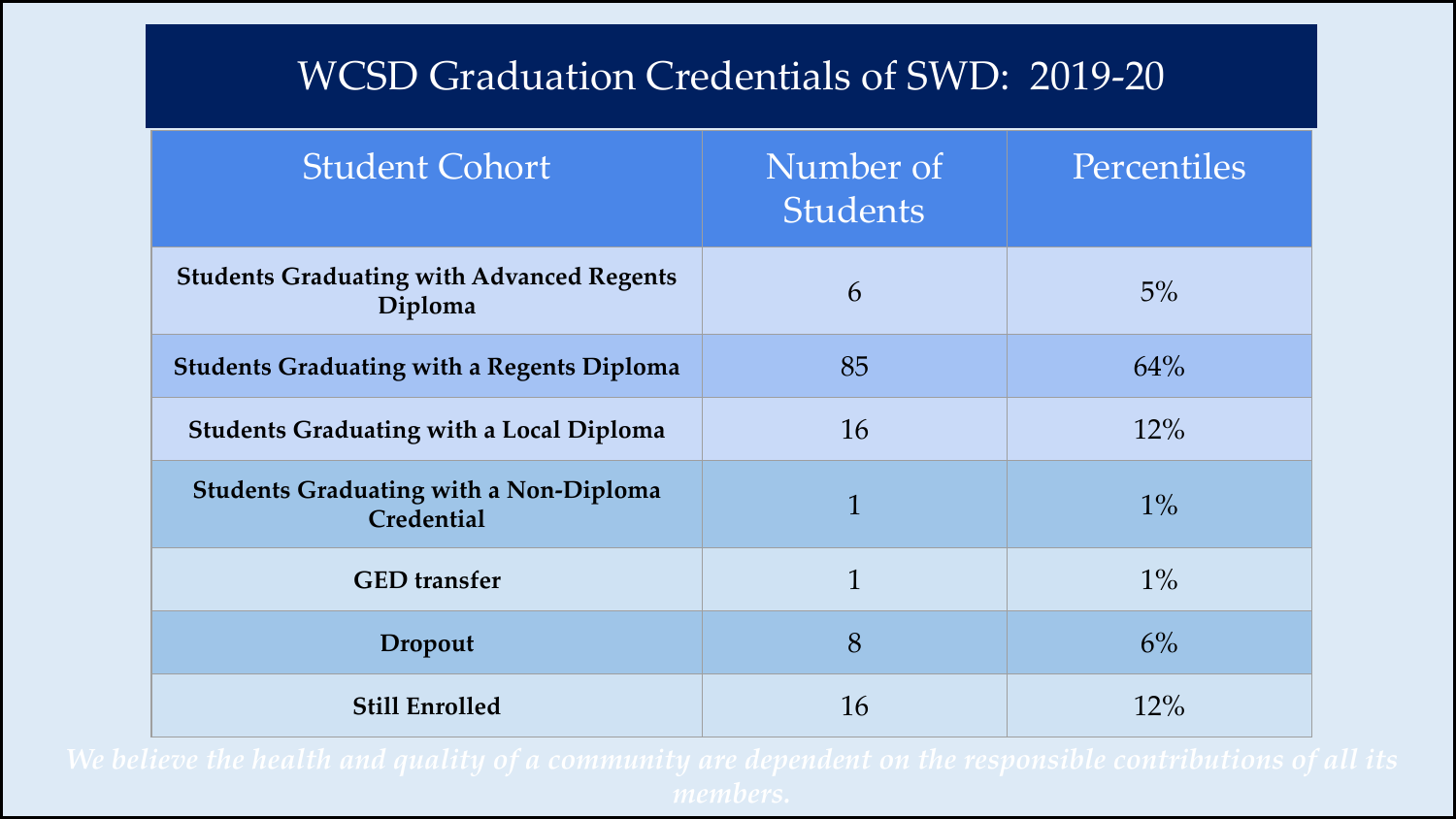## **WCSD Enrollment and Classification Rat**e: 2019-20

#### **Enrollment and Classification Rate**





#### **District Enrollment: 11,691**

**Data source: Special Education School District Data Profile 2019-20** 



*We believe everyone can realize their potential and when they do, both they and the community thrive.*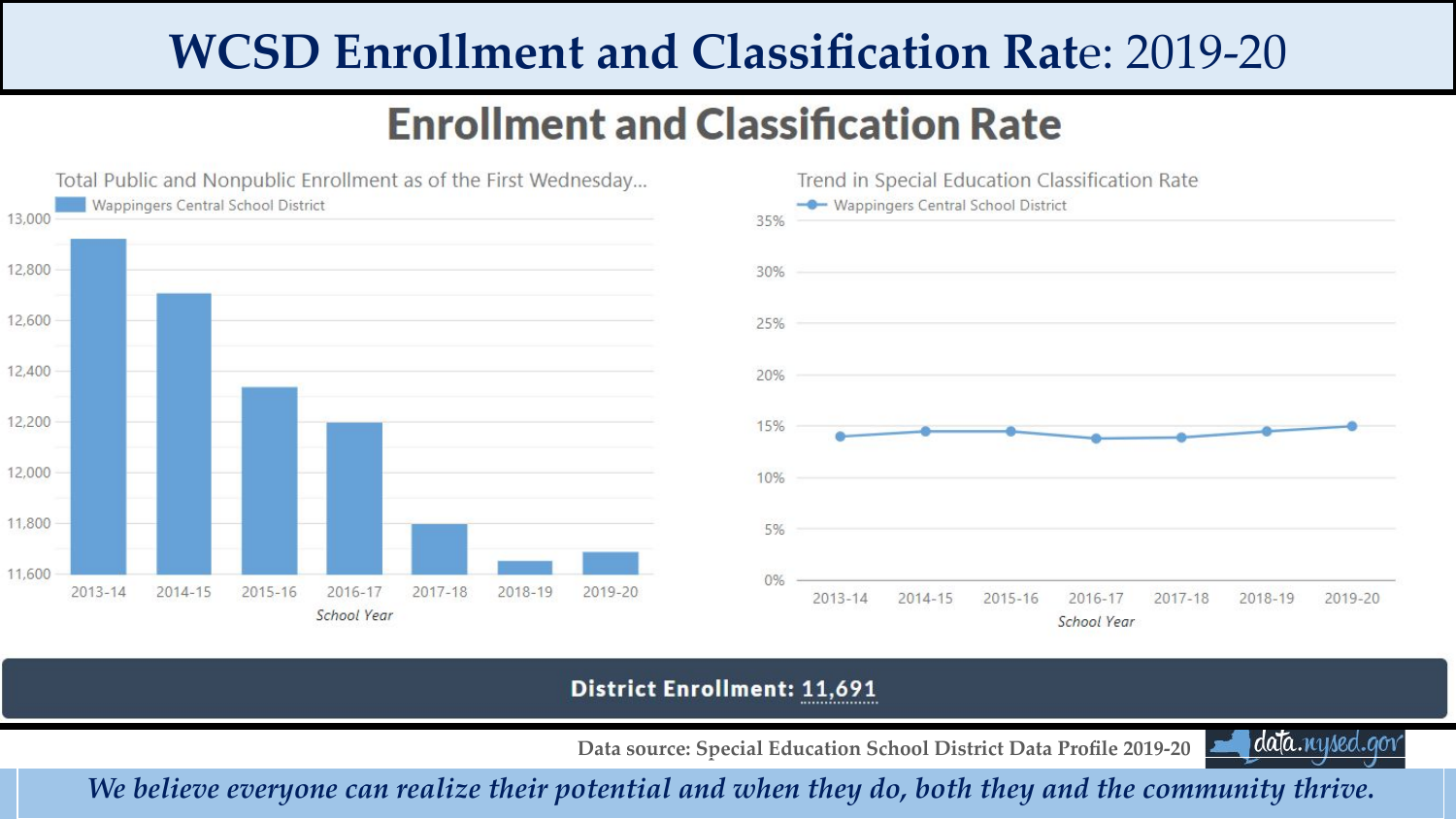# Special Education Trends

| School<br>Year: | <b>New</b><br><b>Entrants</b> | <b>Exiting</b><br><b>Students</b> | <b>Referrals</b> | <b>Newly</b><br><b>Classified</b> | <b>Declass</b> | Grads | <b>CPSE</b> | <b>Diff</b> |
|-----------------|-------------------------------|-----------------------------------|------------------|-----------------------------------|----------------|-------|-------------|-------------|
| $15 - 16$       | 83                            | $89(-6)$                          | 171              | 73                                | 142            | 113   | 68          | $-120$      |
| $16 - 17$       | 110                           | $95 (+15)$                        | 165              | 65                                | 113            | 99    | 81          | $-51$       |
| $17 - 18$       | 125                           | $74 (+51)$                        | 177              | 87                                | 86             | 108   | 81          | 25          |
| $18 - 19$       | 120                           | $93 (+27)$                        | 299              | 113                               | 64             | 99    | 88          | 65          |
| 19-20           | 101                           | $60 (+41)$                        | 130              | 66                                | 44             | 112   | 112         | 63          |
| $20 - 21$       | 114                           | $82 (+32)$                        | 112              | 70                                | 28             | ?106  | 98          | ?66         |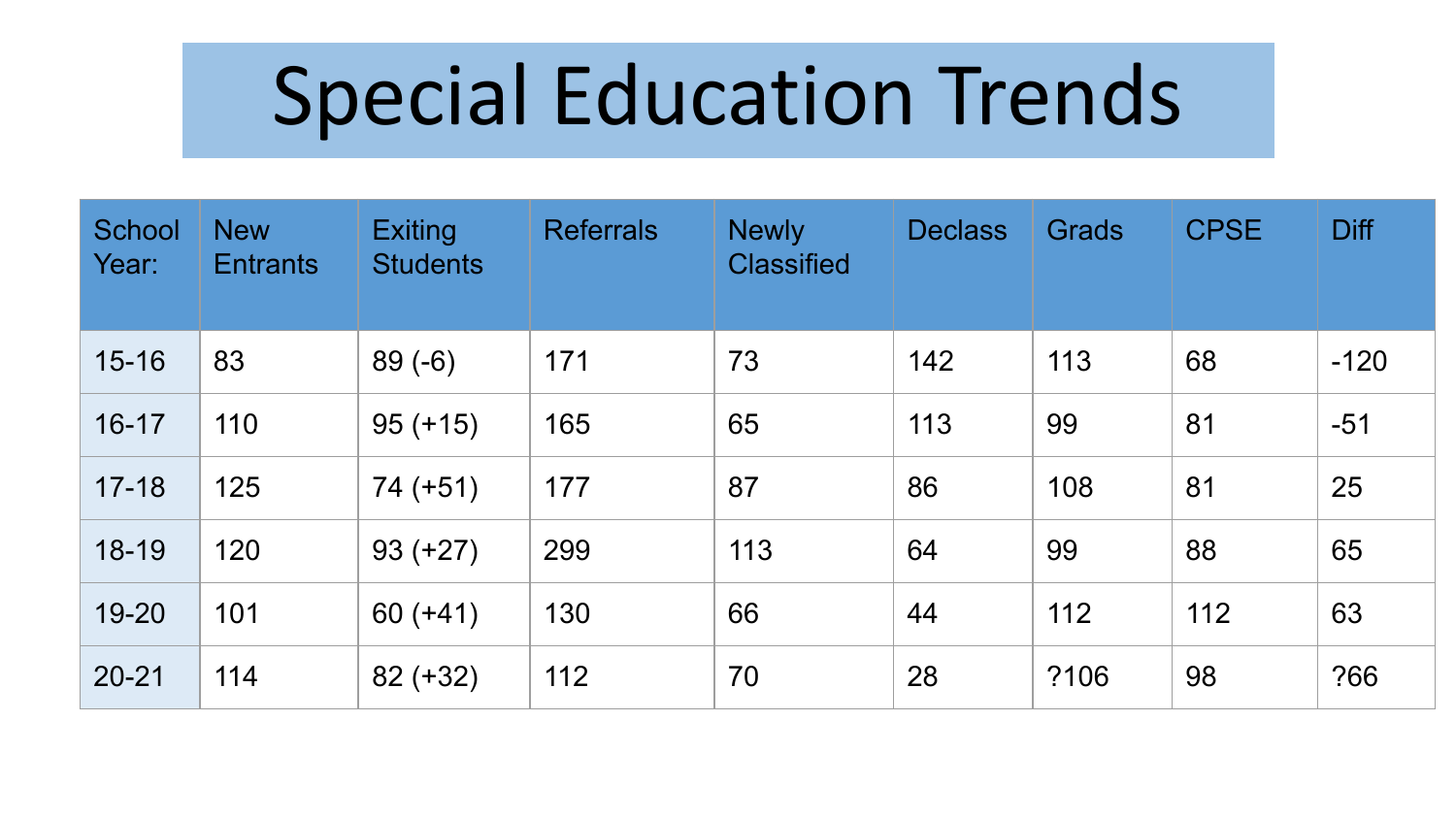#### WCSD Classification Population by Disability



*We believe everyone can realize their potential and when they do, both they and the community thrive.*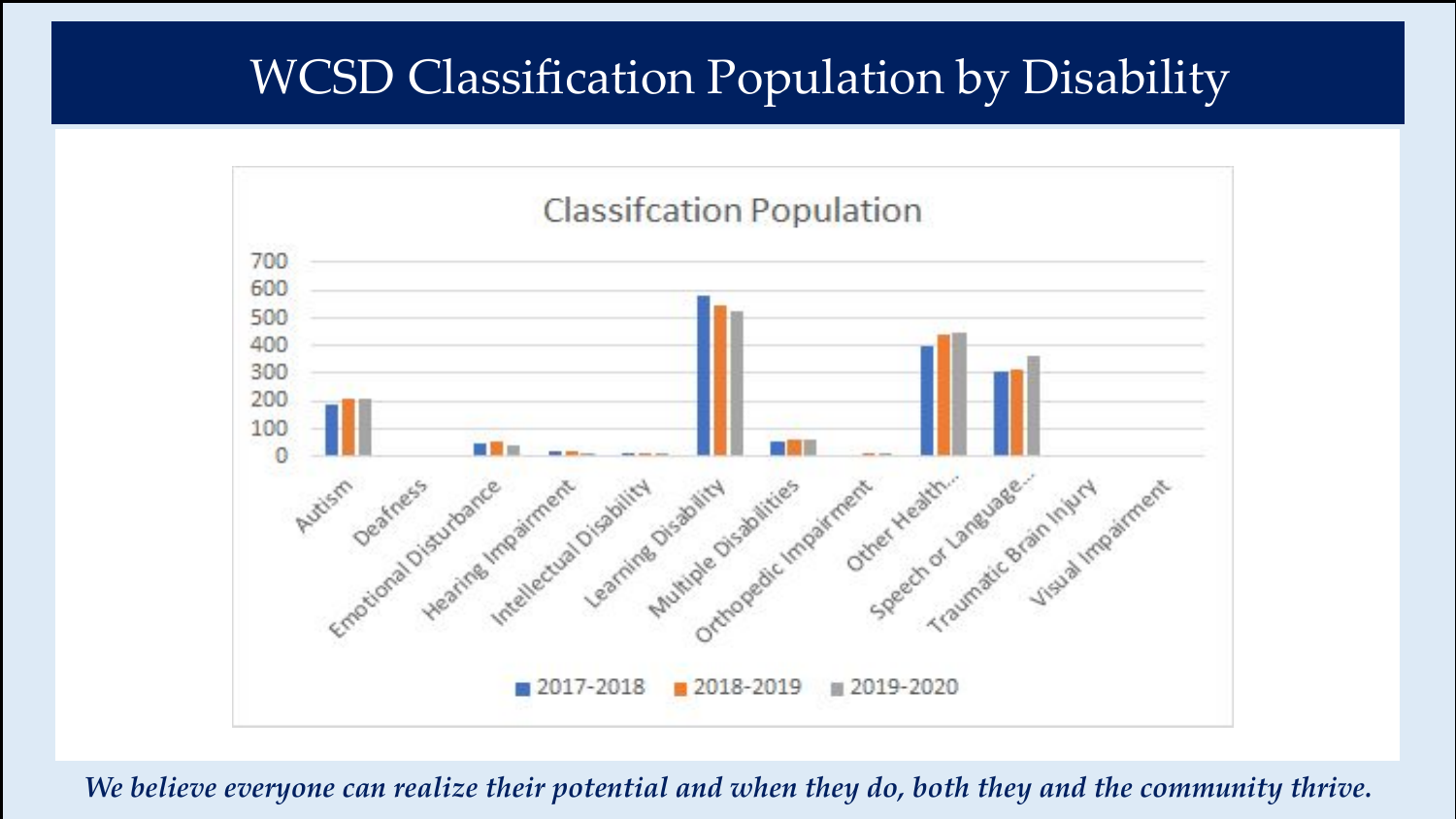#### WCSD Student Referrals and Classifications



*We believe the collaboration needed for meaningful change is built on honesty, trust and respect.*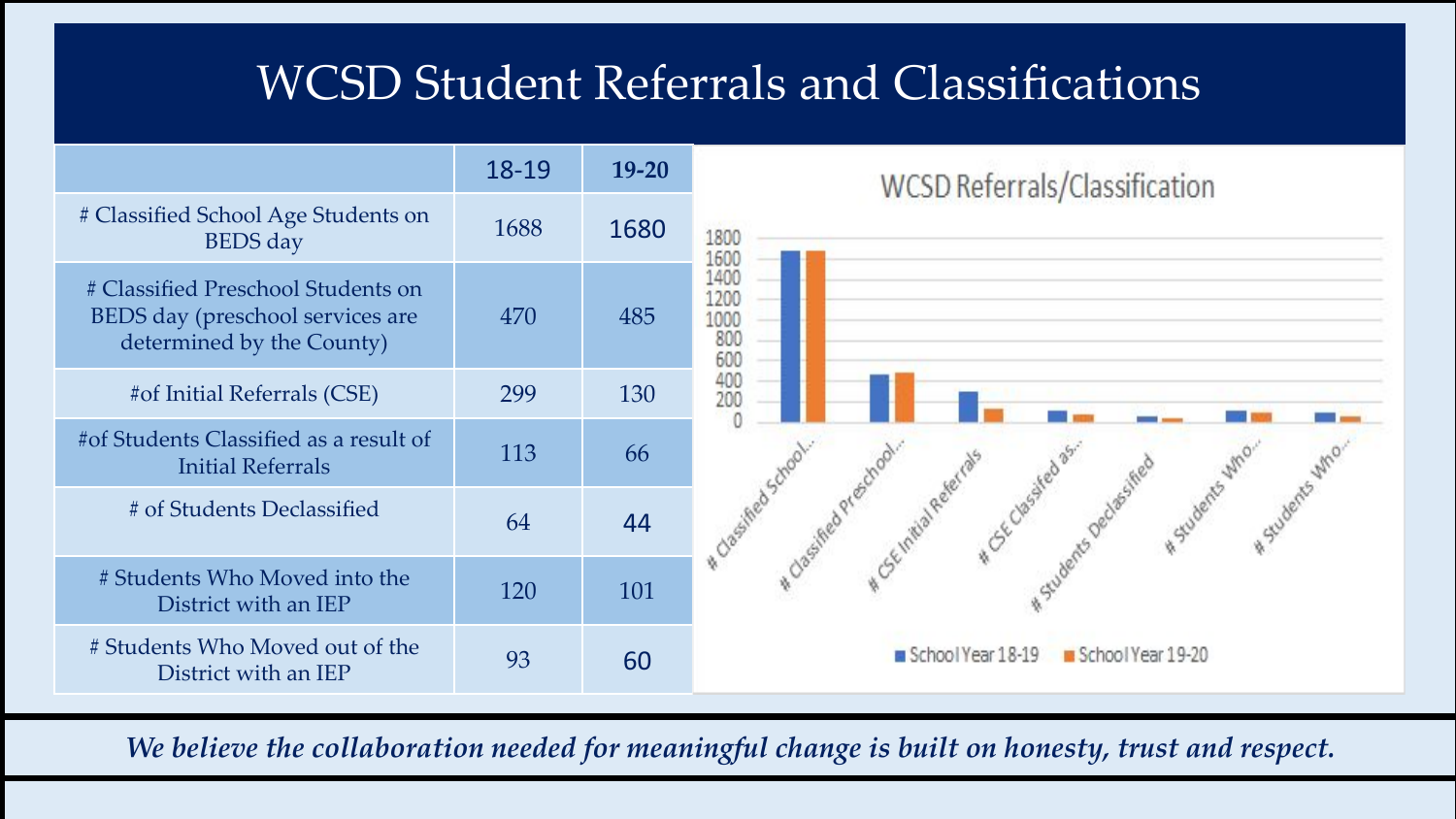

#### Total Students with Disabilities ages 6-21: 1,604

https://data.ny

*We believe everyone can realize their potential and when they do, both they and the community thrive.*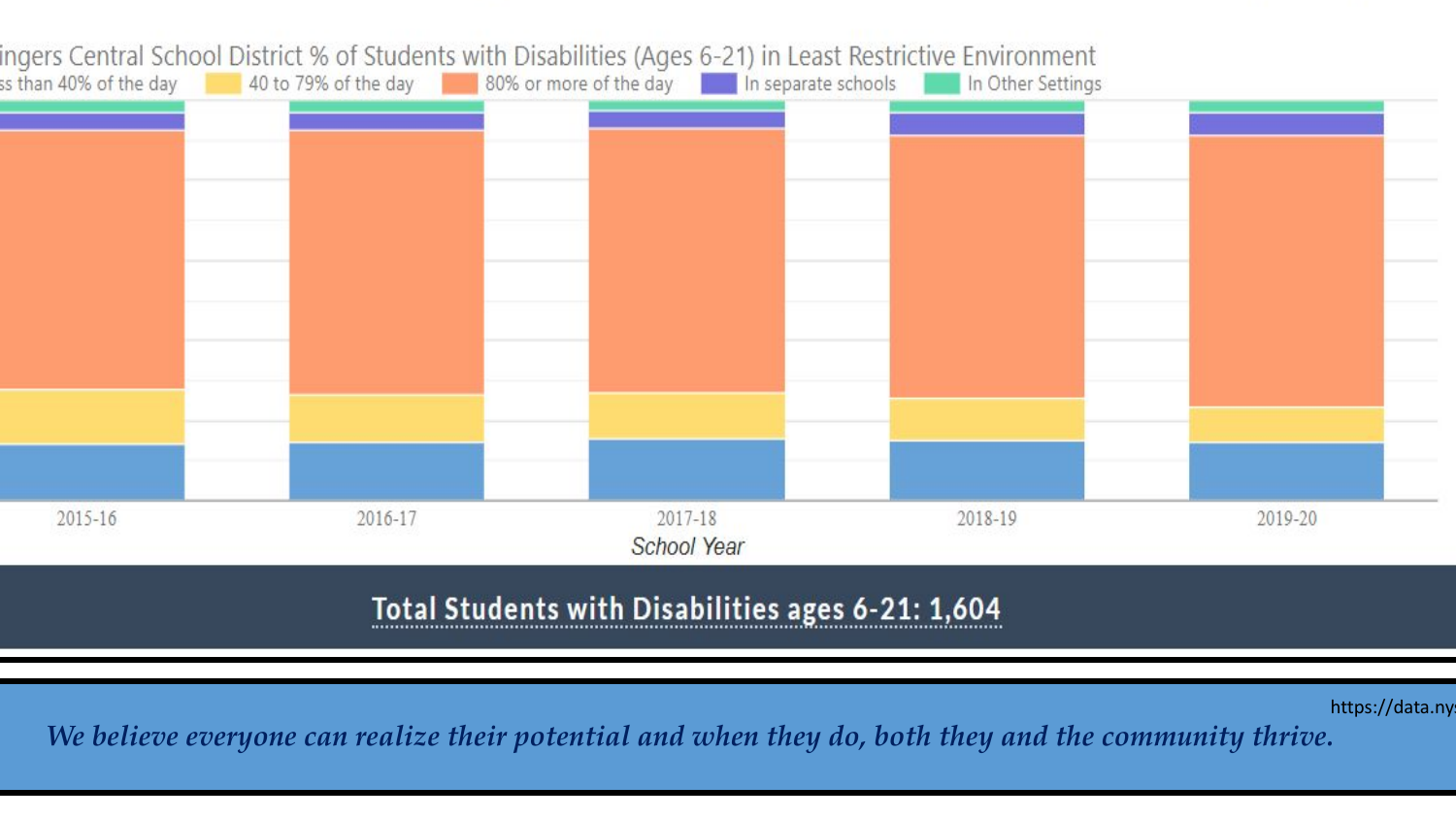#### WCSD Placement in LRE for SWDs 2018-2019

| <b>School Year</b>                                                                            | 2017-2018 | 2018-2019 |
|-----------------------------------------------------------------------------------------------|-----------|-----------|
| Percentage of Classified Students Who<br>Spend More than 80% of Their Day in<br>$LRE(6-21)$   | 65.80%    | 65.80%    |
| Percentage of Classified Students Who<br>Spend 40-79% of Their Day in LRE<br>$(6-21)$         | 11.70%    | 10.70%    |
| Percentage of Classified Students Who<br>Spend Less than 40% of Their Day in<br>$LRE(6-21)$   | 15.30%    | 14.80%    |
| Percentage of Classified Students Who<br>Spend Their Day in a Separate school<br>$(6-21)$     | $4.70\%$  | 5.80%     |
| Percentage of Classified Students Who<br>Spend Their Day in Other Specific<br>Settings (6-21) | $2.50\%$  | 2.90%     |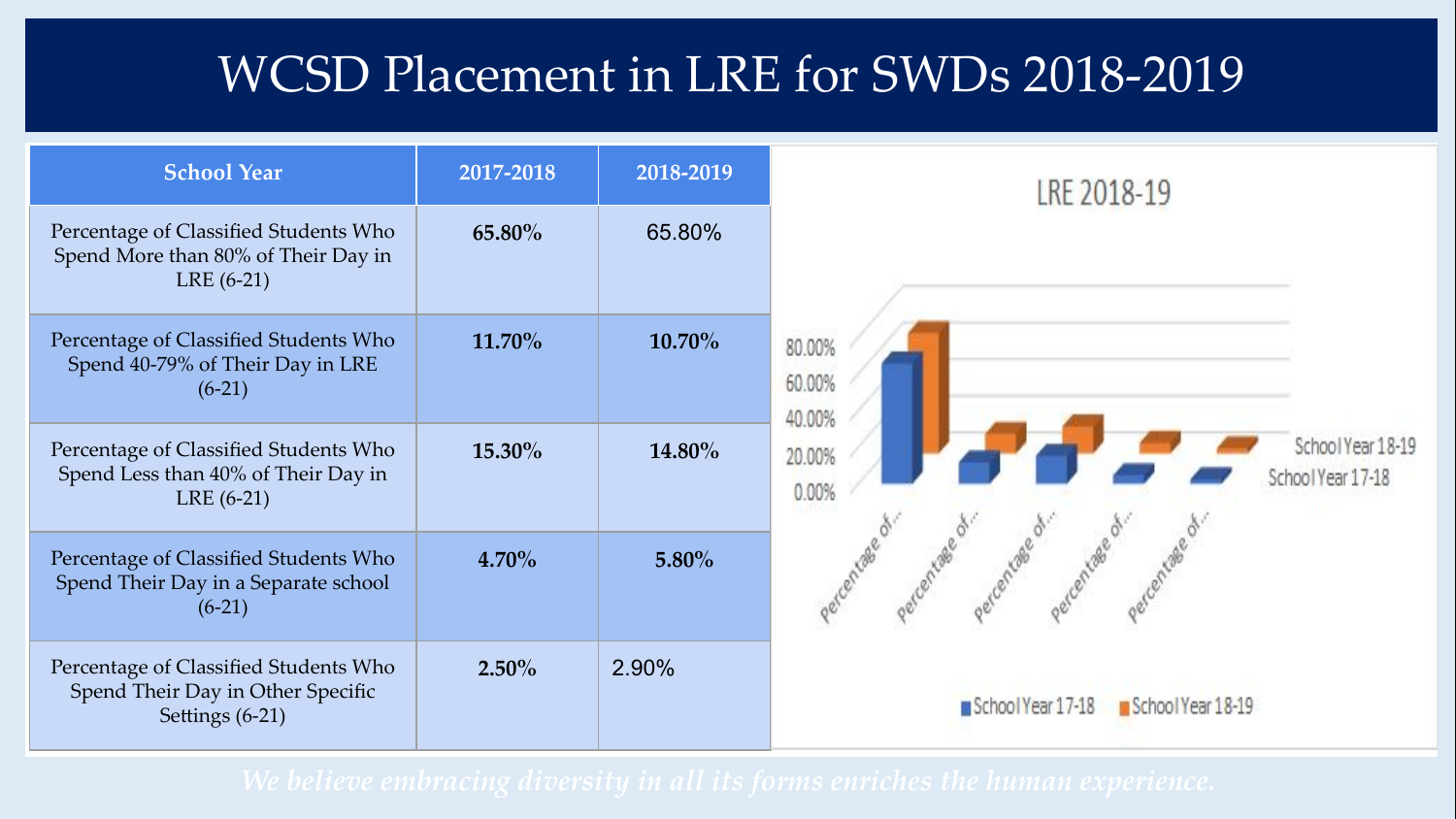#### WCSD Suspension Rate for SWD's https://data.nysed.gov/specialed

(based on 2018-19 school vear data)



*We believe everyone can realize their potential and when they do, both they and the community thrive.*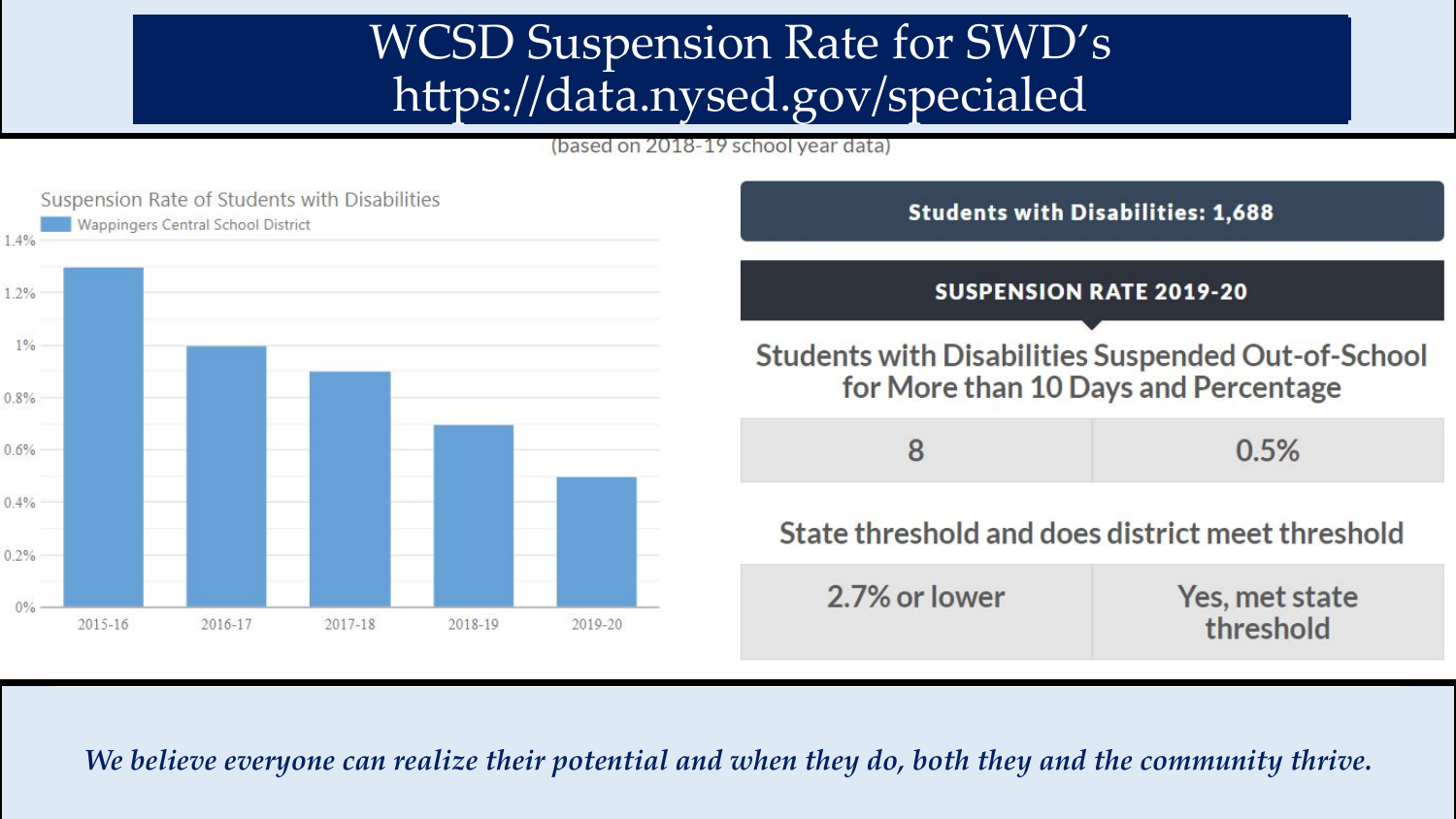# WCSD Programs By Building

| <b>Brinckerhoff ES</b>     | ICT K- $6$ ,<br>(Fishkill Students attend<br>Brinckerhoff for ICT)                                                                                    | <b>Fishkill ES</b>      | Special Class K, Special Class 1-6                                                                                                                    |
|----------------------------|-------------------------------------------------------------------------------------------------------------------------------------------------------|-------------------------|-------------------------------------------------------------------------------------------------------------------------------------------------------|
| <b>Evans ES</b>            | Special Class 3-6                                                                                                                                     | <b>Sheafe Road ES</b>   | ICT K-6, Resource Room<br>(Evans Students attend Sheafe for ICT)                                                                                      |
| <b>Oak Grove ES</b>        | Special Class 1-6                                                                                                                                     | <b>Vassar Road ES</b>   | ICT K-2, Communications Class K-2<br>(Oak Grove Students attend Vassar for ICT)                                                                       |
| <b>Fishkill Plains ES</b>  | ICT K-6                                                                                                                                               | <b>Myers Corners ES</b> | ICT K-6, Special Class K-2                                                                                                                            |
| <b>Gayhead ES</b>          | ICT K-6, Resource Room,<br>Language Based Class 3-4, 5-6                                                                                              | <b>Kinry Road ES</b>    | ICT 3-6, Special Class 3-6<br>(Oak students attend Kinry for ICT)                                                                                     |
| <b>Junior High Schools</b> | <b>Consultant Teacher Services</b><br>Resource Room<br><b>Integrated Co-Teaching</b><br><b>Self Contained Classes</b><br><b>Special Class Setting</b> | <b>High Schools</b>     | <b>Consultant Teacher Services</b><br>Resource Room<br><b>Integrated Co-Teaching</b><br><b>Self Contained Classes</b><br><b>Special Class Setting</b> |

*We believe that active and continuous learning is essential for individuals and communities to flourish.*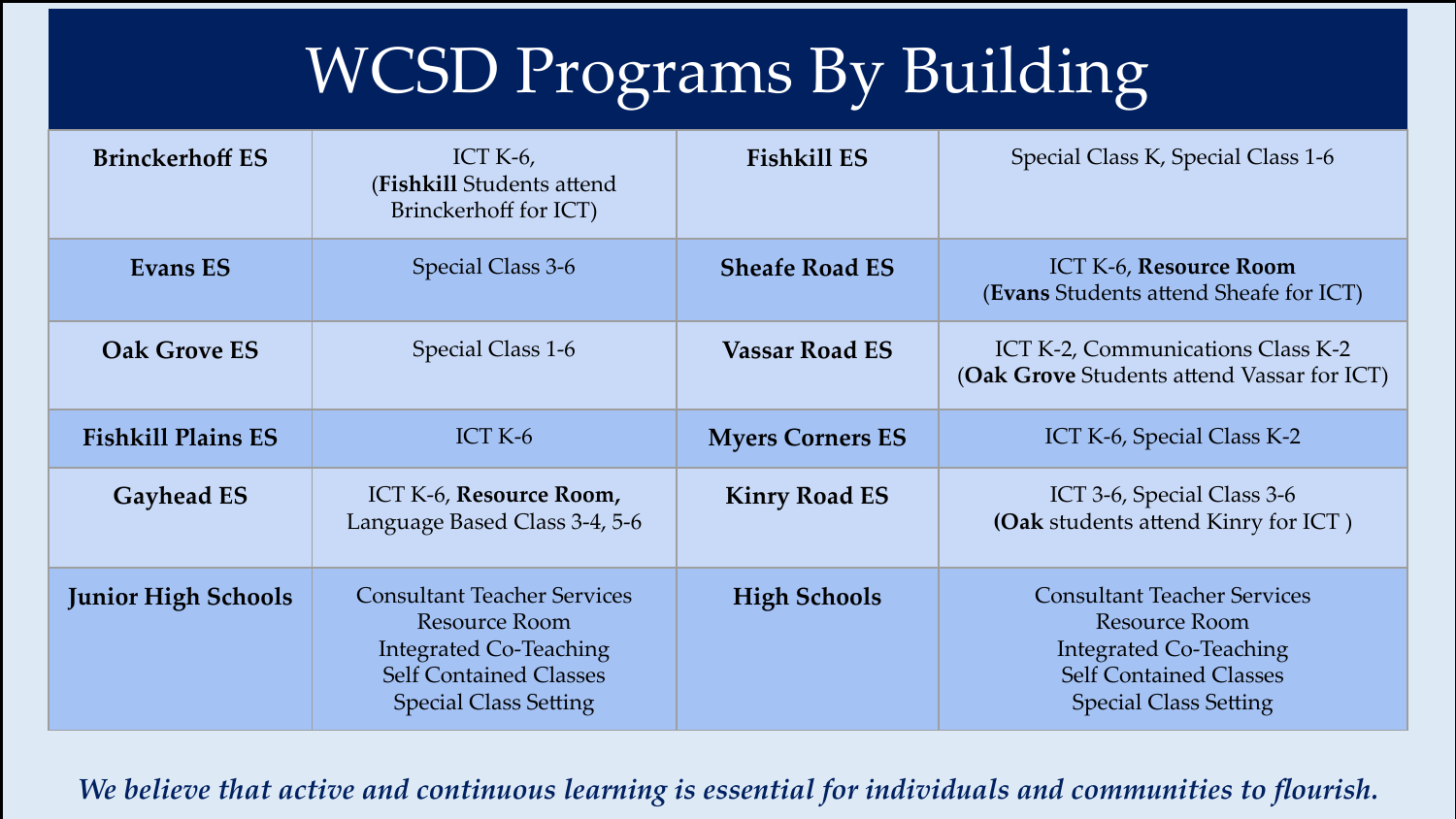# WCSD Programs By Building K-6

| <b>SCHOOL</b>             | Integrated<br><b>Co-Teaching</b> | (15:1)                        | 12:1                          | <b>Resource</b><br><b>Room</b> |
|---------------------------|----------------------------------|-------------------------------|-------------------------------|--------------------------------|
| <b>Brinckerhoff ES</b>    | $K-6$                            | N <sub>o</sub>                | NO.                           | NO <sub>1</sub>                |
| Fishkill ES               | NO <sub>1</sub>                  | $K-6$                         | NO                            | <b>YES</b>                     |
| <b>Fishkill Plains ES</b> | $K-6$                            | NO <sub>1</sub>               | NO <sub>1</sub>               | NO <sub>1</sub>                |
| Gayhead ES                | $K-6$                            | Language Based<br>(3/4 & 5/6) | NO <sub>1</sub>               | <b>YES</b>                     |
| Evans ES                  | NO <sub>1</sub>                  | $SC$ 3-6                      | NO                            | NO <sub>1</sub>                |
| Vassar & Kinry Road ES    | $K-2 & 3-6$                      | NO                            | <b>COMMUNICATION</b><br>$K-6$ | NO <sub>1</sub>                |
| <b>Myers Corners ES</b>   | $K-6$                            | $SC(K-2)$                     | NO                            | NO <sub>1</sub>                |
| Sheafe Road               | $K-6$                            | NO                            | NO <sub>1</sub>               | <b>YES</b>                     |
| Oak Grove                 | NO <sub>1</sub>                  | $SC(1-6)$                     | NO <sub>1</sub>               | NO <sub>1</sub>                |

*We believe that active and continuous learning is essential for individuals and communities to flourish.*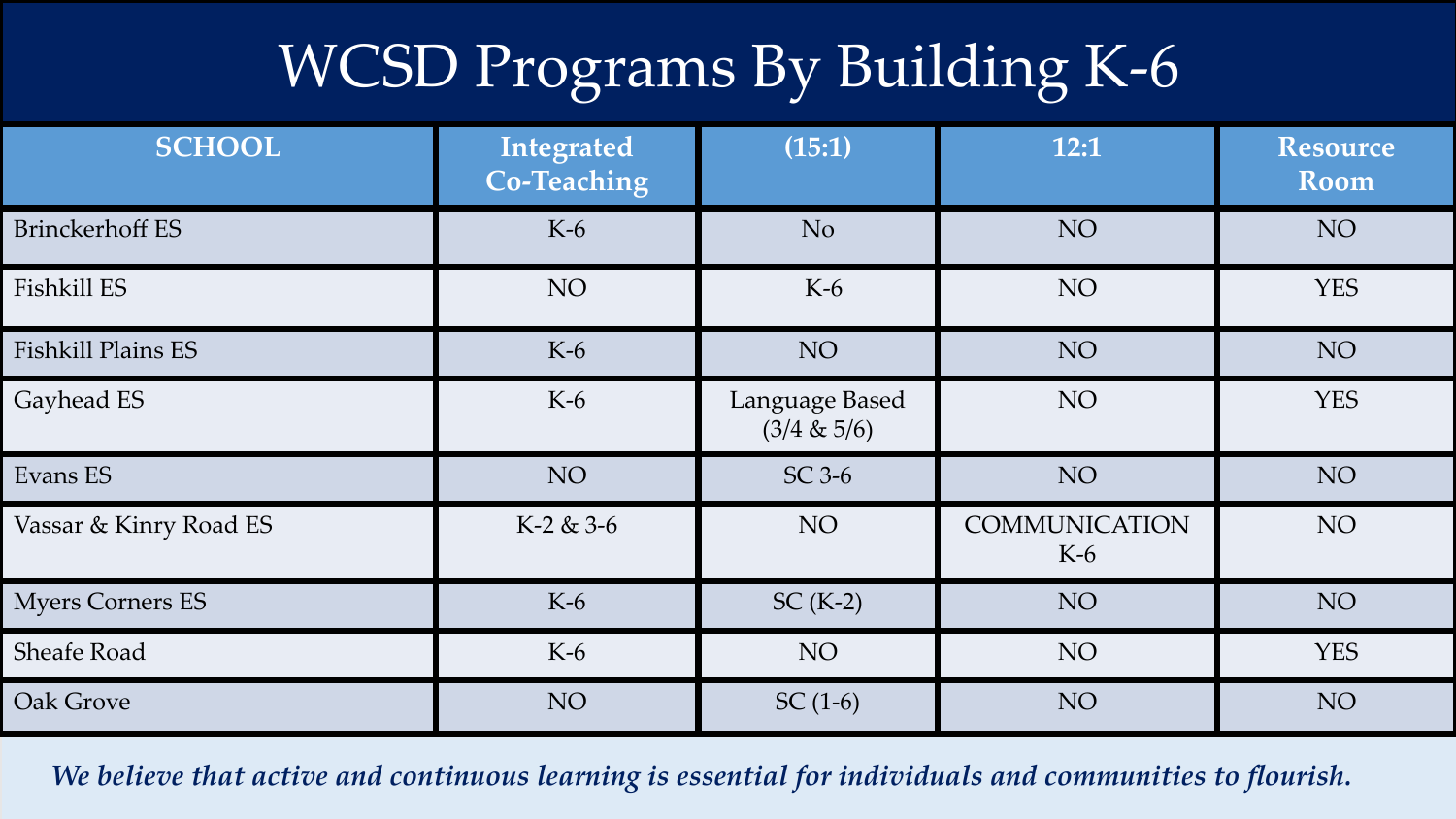# WCSD Programs By Building 7-12

| <b>SCHOOL</b>               | Integrated<br><b>Co-Teaching</b> | (15:1)                                                                         | 12:1            | <b>Resource</b><br>Room | Consultant<br><b>Teacher</b> |
|-----------------------------|----------------------------------|--------------------------------------------------------------------------------|-----------------|-------------------------|------------------------------|
| <b>Wappingers Junior HS</b> | 7 & 8<br>Core Content            | $SC(7 \& 8)$<br><b>Core Content</b><br>& Intensive<br>Communications           | NO              | <b>YES</b>              | <b>YES</b>                   |
| Van Wyck Junior HS          | 7 & 8<br><b>Core Content</b>     | $SC(7 \& 8)$<br>Core Content<br>SC Intensive $(7\&8)$                          | NO <sub>1</sub> | <b>YES</b>              | <b>YES</b>                   |
| <b>Orchard View HS</b>      | $9-12$<br><b>Core Content</b>    | NO <sub>1</sub>                                                                | <b>NO</b>       | NO <sub>1</sub>         | NO <sub>1</sub>              |
| <b>RCK High School</b>      | $9 - 12$<br><b>Core Content</b>  | $SC(9-12)$<br><b>Core Content</b><br>$SC(9-12)$<br>Intensive Levels $(3 \& 4)$ | NO <sub>1</sub> | <b>YES</b>              | <b>YES</b>                   |
| John Jay High School        | $9 - 12$<br><b>Core Content</b>  | $SC(9-12)$<br><b>Core Content</b>                                              | <b>NO</b>       | <b>YES</b>              | <b>YES</b>                   |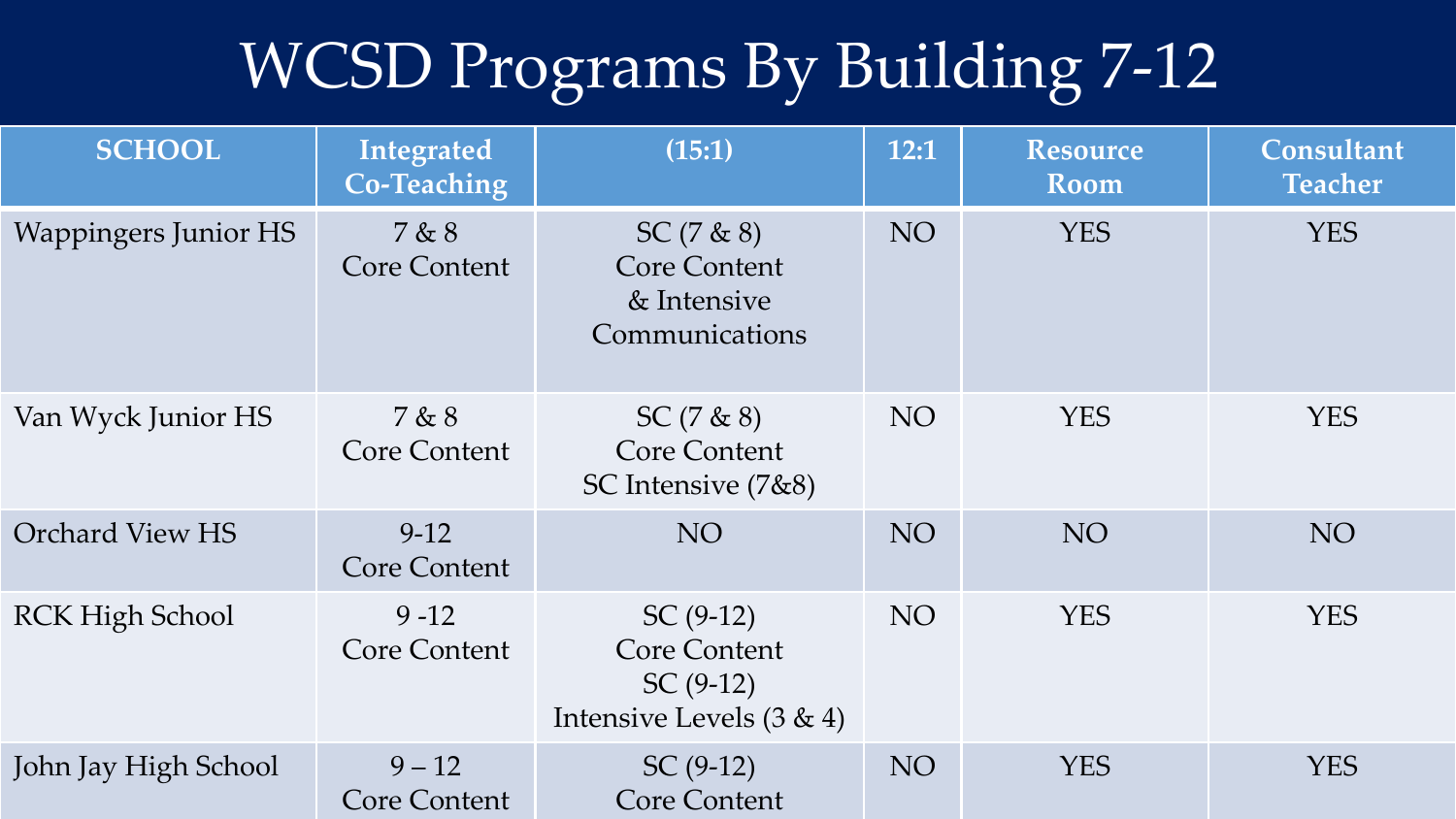#### Special Education – Historical Financial Overview

Information on this slide is by year – Actual where available and Budgeted where school year is not ended (actual data available after June 30)

| Year<br>Actual | GF &<br><b>SAF</b><br>Salaries* | GF &<br><b>SAF</b><br><b>Employe</b><br>e<br><b>Benefits</b> | GF & SAF<br>Contractu<br>al $&$<br><b>Materials</b> | <b>GF</b><br><b>Tuitions</b> | <b>Total NYS</b><br>& Federal<br>Aid | <b>Net Cost to</b><br><b>WCSD</b><br>after NYS<br>& Federal<br>Aid | <b>Total</b><br>Number of<br><b>Classified</b><br><b>Students</b> | Net Cost/<br><b>Total</b><br><b>Classified</b><br><b>Students</b> |
|----------------|---------------------------------|--------------------------------------------------------------|-----------------------------------------------------|------------------------------|--------------------------------------|--------------------------------------------------------------------|-------------------------------------------------------------------|-------------------------------------------------------------------|
| 2018-19        | \$25,975,291                    | \$10,649,869                                                 | \$9,470,253                                         | \$6,066,452                  | \$18,788,872                         | \$33,372,993                                                       | 1,688                                                             | \$19,380                                                          |
| 2019-20        | \$27,917,213                    | \$11,473,975                                                 | \$10,143,193                                        | \$9,170,062                  | \$18,835,843                         | \$39,868,600                                                       | 1,748                                                             | \$23,152                                                          |
|                |                                 |                                                              |                                                     |                              |                                      |                                                                    |                                                                   |                                                                   |

#### SALARIES:

**• General Fund (GF) and Special Aid Fund (SAF)**

- Special Education Teachers
- Teaching Assistants (assigned to Special Education Programs & Services)
- Occupational Therapists
- Physical Therapists
- Speech Therapists
- School Psychologists
- Social Workers
- Designated Clerical Staff

**This** column's data represents the unfunded portion of costs related to Special Education.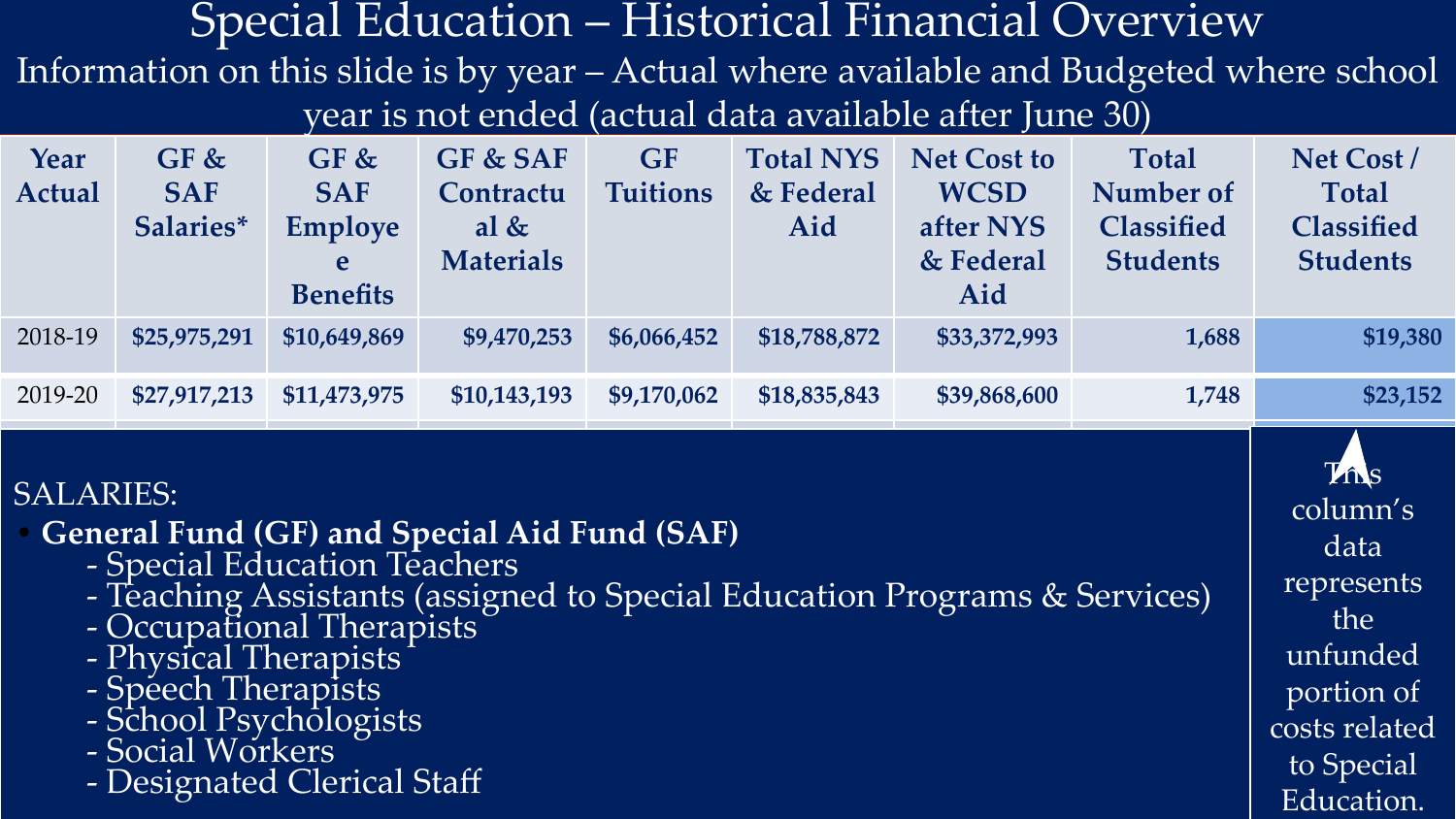#### Diploma Options for Students with Disabilities

| <b>Regents Diploma</b>                   | 4 ELA, 4 Social Studies, 3 Science, 3 Math, 1 Arts, 1/2 Health, 1 Language Other Than<br>English (LOTE), 2 Physical Education, 3.5 Electives                                                                                                                                               |
|------------------------------------------|--------------------------------------------------------------------------------------------------------------------------------------------------------------------------------------------------------------------------------------------------------------------------------------------|
| <b>Low Pass Option</b>                   | 5 Required Regents Exams, 55 or Better on 1 Math, 1 Science, 1 ELA, Global History, and<br><b>US History/Government</b>                                                                                                                                                                    |
| <b>Compensatory Safety Net</b><br>Option | Scores Between 45-54 on one or more required regents exams, other than ELA or Math,<br>with the lower score compensated by a score of 65 or higher on another regents exam.<br>The student must pass the class.                                                                            |
| $4 + 1$ Pathway                          | 4 required regents exams (ELA, Math, Science, and Social Studies) with one additional<br>comparably rigorous assessment OR complete all requirements for the CDOS credential                                                                                                               |
| <b>Appeal Process</b>                    | Up to 2 regents exams with scores of 60-64 may be appealed, when a student has taken<br>the exam at least twice, and passed the class. Or for students needing the low pass option<br>- Two of the following i.e., Math, ELA, Social Studies or Science scores of 52-54 may be<br>appealed |
| <b>Superintendent Appeal</b>             | Superintendent to determine proficiency in a subject area for students who did not meet<br>the diploma requirements through the compensatory or appeal process.                                                                                                                            |
|                                          | We believe everyone can realize their potential and when they do, both they and the community thrive.                                                                                                                                                                                      |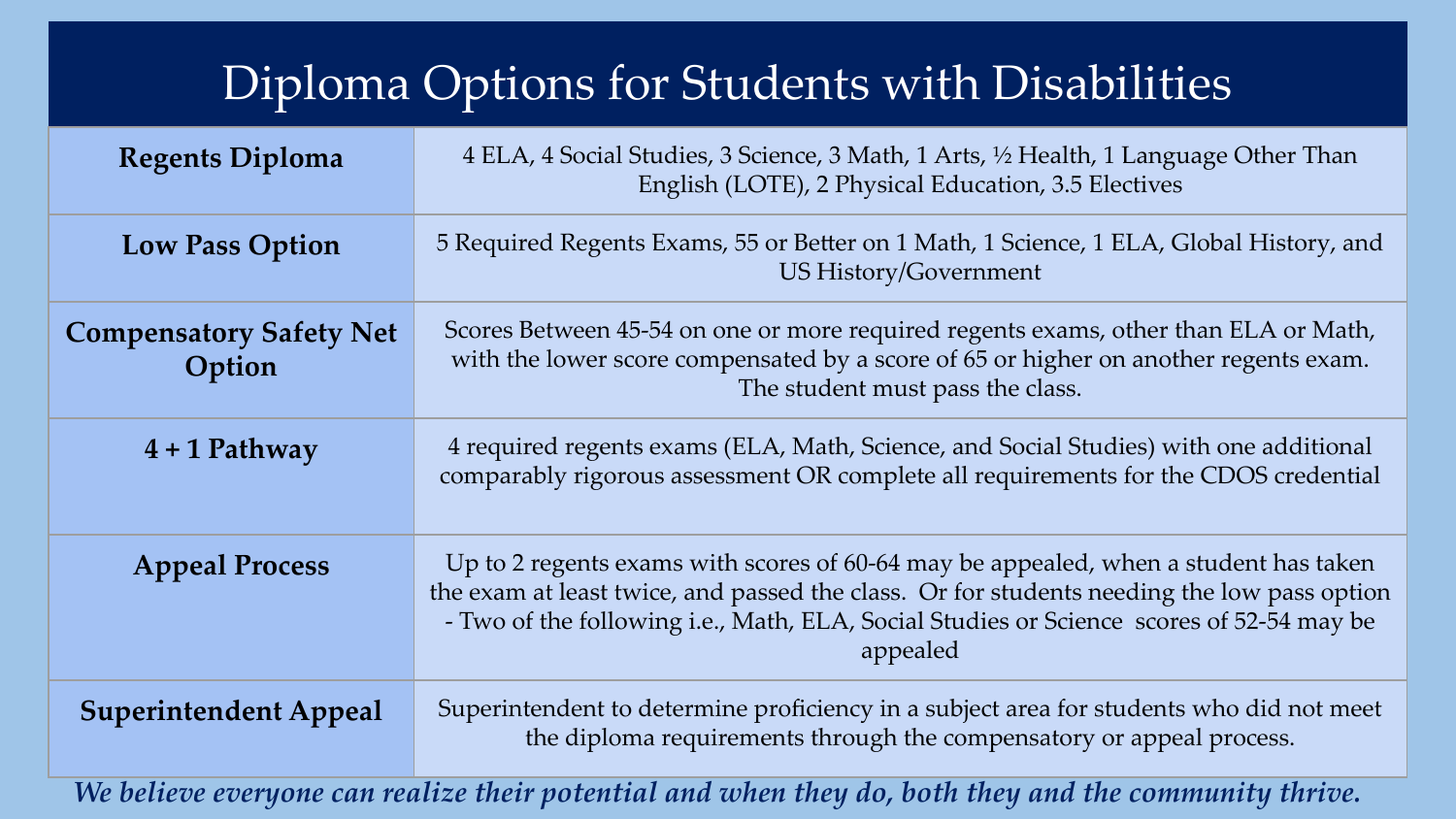#### Other Exit Credentials for Students with Disabilities

| <b>New York State Career</b><br>Development and Occupational<br><b>Studies (CDOS)</b> | Development of a Career Plan, which includes career<br>interest, strengths, needs and goals;<br>216 hours of CTE learning, 54 of which must be work based;<br>CTE coursework which support the goals noted in the Career<br>Plan;<br>Career exploration and development, integrated learning,<br>universal foundation skills;<br>Development of an Employability Profile within one year<br>prior to exiting school                                                            |
|---------------------------------------------------------------------------------------|--------------------------------------------------------------------------------------------------------------------------------------------------------------------------------------------------------------------------------------------------------------------------------------------------------------------------------------------------------------------------------------------------------------------------------------------------------------------------------|
| <b>New York State Skills and</b><br><b>Achievement Commencement</b><br>Credential     | Students who are eligible for NYS alternative assessment<br>(students with severe disabilities)<br>Focus on academic skills, work based learning skills,<br>independent living, and transition planning<br>Replaces the IEP diploma. It is an exiting credential – not a<br>diploma. Students are awarded a certificate, and a Student<br><b>Exit Summary</b><br>Students who have attended school for at least twelve years,<br>excluding kindergarten, or until age 21 years |

*We believe the collaboration needed for meaningful change is built on honesty, trust and respect.*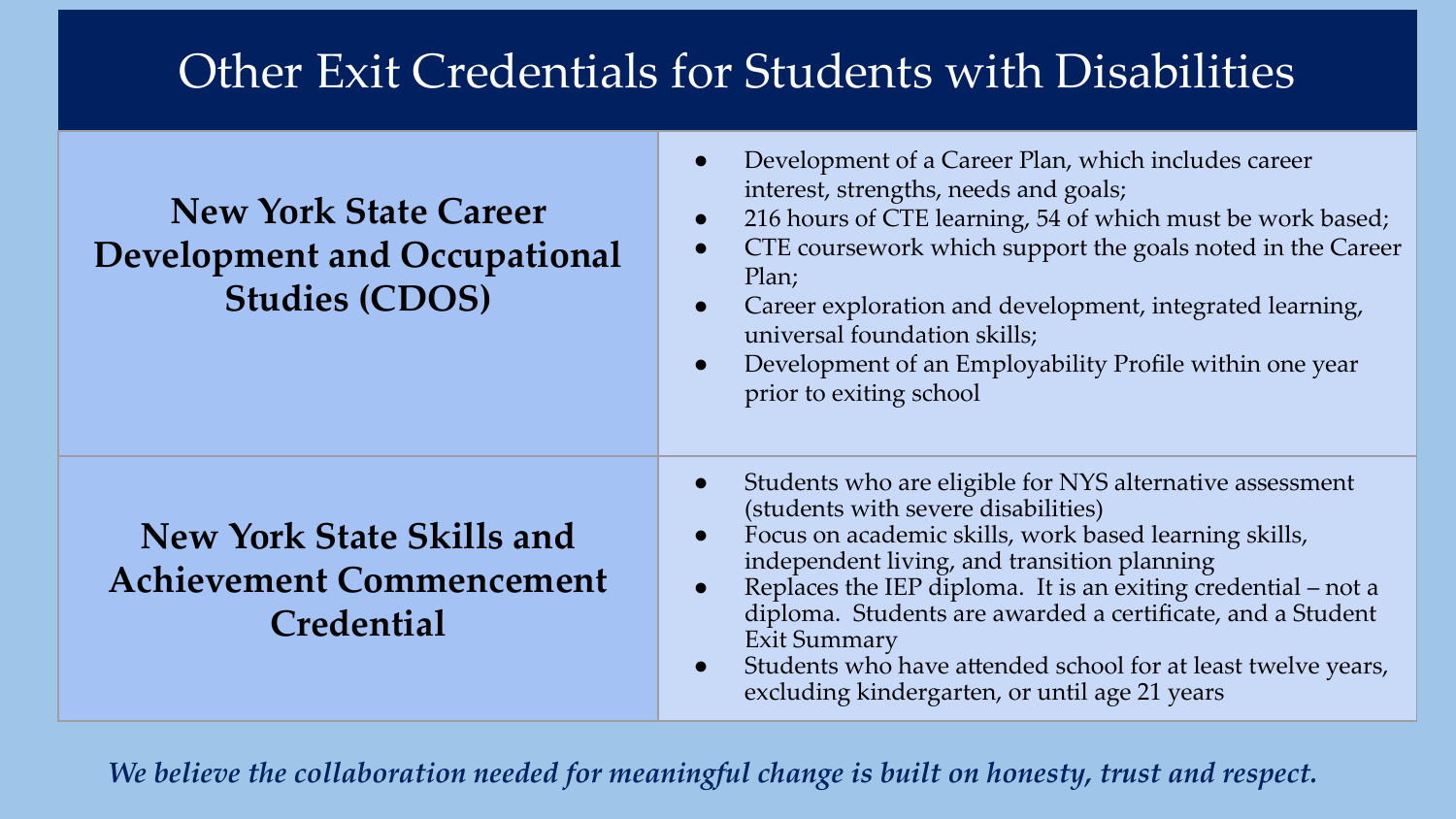## WCSD with Respect to State Reporting and Disproportionality

 WCSD *IS NOT* Significantly Discrepant with Respect to Disproportionality:

- Race/Ethnicity in Suspension Rate
- **Identification for Special Education**
- Specific Disability Categories
- However, Special Education Placements i.e., Separate settings are 5.8% for SY 18-19 and NYSED target is 5%, so work to do in this area.

A per New York State Education Department (NYSED): *Percent of districts with disproportionate representation of racial and ethnic groups in special education and related services that is the result of inappropriate identification.*